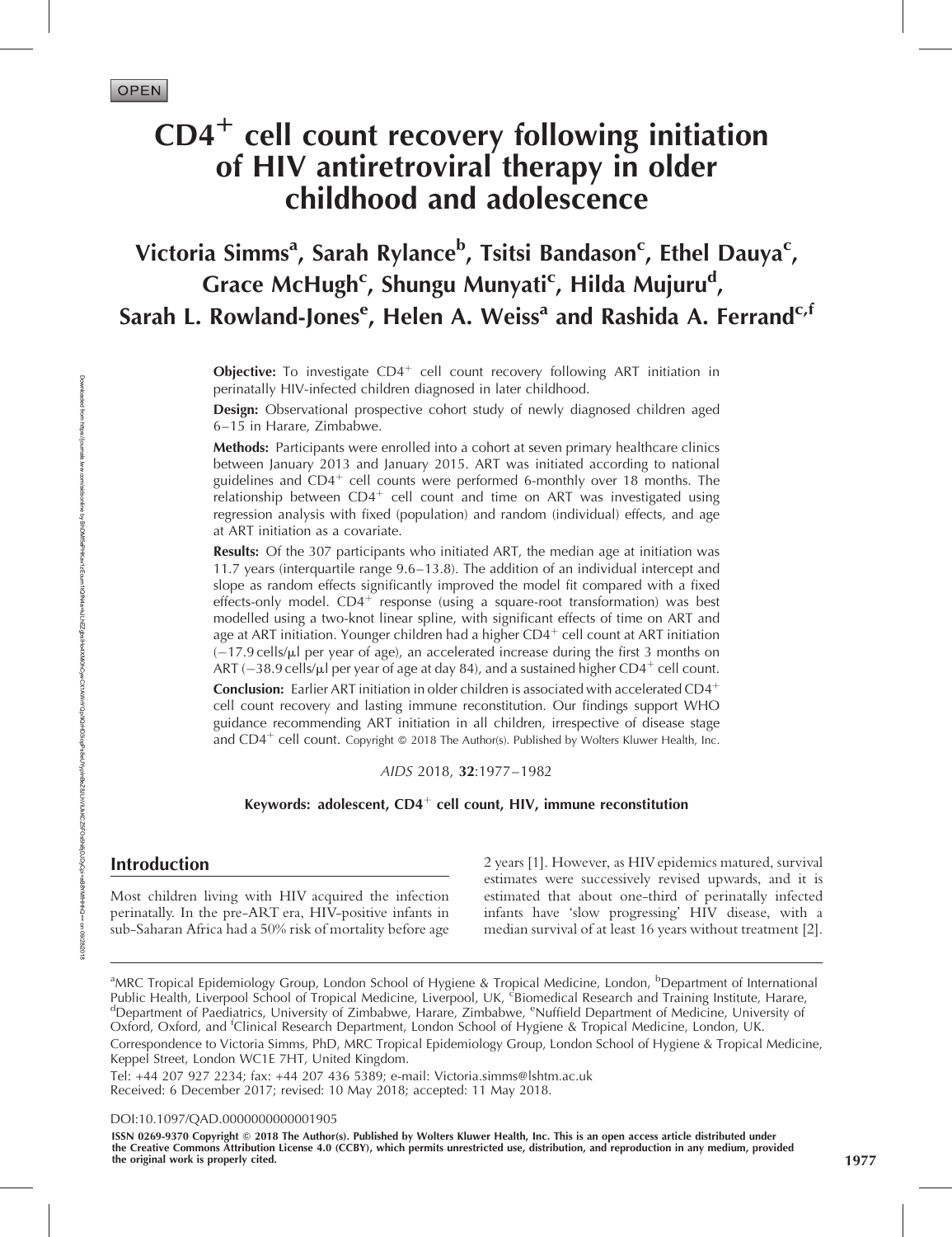Large numbers of children now present with undiagnosed perinatally acquired HIV in older childhood and adolescence in sub-Saharan Africa [3], where over 80% of the world's HIV-infected children live [4].

For infants, ART initiation regardless of  $CD4^+$  cell count or disease stage substantially reduces mortality [5] and has been recommended since 2010 [6]. In older children and adolescents, the evidence for reduced mortality is less clear. A systematic review of antiretroviral therapy (ART) for children aged under 3 years found few studies [7], and the only trial in older children was underpowered and showed no mortality benefit of early initiation [8]. In the absence of clear evidence, and to simplify HIV treatment programmes, guidance for children aged at least 5 years followed that for adults, with ART initiation recommended for those with clinical WHO stage 3 or 4 disease, or low  $CD4^+$  cell count (below 350 cells/ $\mu$ l in 2010 [6], with the threshold raised to  $500$  cells/ $\mu$ l in 2013 [9]).

More recently, the TEMPRANO and START trials showed that ART initiation before  $CD4^+$  cell count dropped below  $500$  cells/ $\mu$ l reduced morbidity [10,11] and the HPTN 052 trial showed that it also reduced sexual transmission [12]. As a result, the most recent WHO guidance (from 2016) recommends immediate ART initiation for all individuals living with HIV, irrespective of  $CD4^+$  cell count and disease stage [13]. Again, the guidance has also been applied to children even though based on evidence from trials conducted in adults.

There are concerns related to long-term toxicity and development of resistance because of poor adherence to ART, particularly for children who will be on ART a decade or more longer than adults initiating ART. Conversely, there are likely benefits of earlier ART initiation. The aim of this study is to estimate change in  $CD4<sup>+</sup>$  cell count over time in a cohort of children diagnosed with HIV in older childhood, and to assess whether age affected  $CD4^+$  cell count recovery.

## Methods

Participants aged 6–15 years were recruited from seven public sector primary healthcare clinics in Harare, Zimbabwe between January 2013 and January 2015, following provider-initiated HIV testing and counselling. Those who tested HIV-positive were offered enrolment into a prospective cohort study. Exclusion criteria included living outside Harare or choosing not to seek HIV care at one of the study clinics. Participants were invited for follow-up visits at 3-monthly intervals for assessment of clinical status, up until 18 months postenrolment. Within the cohort, participants who consented to home visits were enrolled into the ZENITH randomized controlled trial, reported elsewhere [14].

The guideline in use in January 2013 stated that children should be initiated on ART at a  $CD4^+$  cell count below  $350$  cells/ $\mu$ l or if they had WHO stage 3 or 4 HIV disease [6]. In March 2014, Zimbabwe adopted the new WHO guidelines [9], with a revised threshold for ART initiation of 500  $CD4^+$ cells/ $\mu$ l.

 $CD4^+$  cell count was measured at 3 and 6 months postinitiation, and otherwise 6-monthly, with an Alere PIMA CD4 (Waltham, Massachusetts, USA) machine. Participant data were recorded by a study nurse on paper clinical report forms and entered into an MS Access database using Cardiff TELEFORM Intelligent Character Optical Mark Recognition Software (Version 10.9). Statistical analyses were performed using R v3.4.1 and Stata v14.0 (StataCorp, College Station, Texas, USA).

To explore the relationship between the  $CD4^+$  cell count and the explanatory variables, time on ART and age at ART initiation, we performed linear mixed-effects regression modelling of longitudinal data. Time was modelled using a linear spline. Splines provide a flexible way of modelling response curves over time using standard linear mixed modelling software. We used the simplest family of splines, in which the response curve is a continuous, piece-wise linear function. Comparison of nested models was made using the likelihood ratio test. A linear spline model was explored incorporating zero, one or two knots to determine which best fitted the data. The first knot was a priori positioned at time 0, because of the biological plausibility of a change in  $CD4^+$  response at ART initiation. The optimal position for the second knot was ascertained by calculating the log-likelihood value for a knot on each day.

To build the model, we first used ordinary least squares regression, then added a random intercept and then a random slope. Next we added the spline terms one by one, then age at ART initiation, and finally an interaction between age and time. At each stage, we used a likelihood ratio test to determine whether the increased complexity was justified.

The residuals were plotted against the fitted values for the  $CD4<sup>+</sup>$  response model to verify the assumptions of homogenous variance and normally distributed errors. As a sensitivityanalysis, we fitted the same linear spline model to a censored dataset, which consisted only of data between 100 days preinitiation and 600 days postinitiation of ART. This was to ensure that the model was not unduly influenced by sparse data at the extreme ends of the follow-up period.

Ethical approval for the study was obtained from the Medical Research Council of Zimbabwe (MRCZ/A/ 1676) and the Ethics Committees of Harare City Health Services, the Biomedical Research and Training Institute (AP 108/2012) and the London School of Hygiene and Tropical Medicine (6305).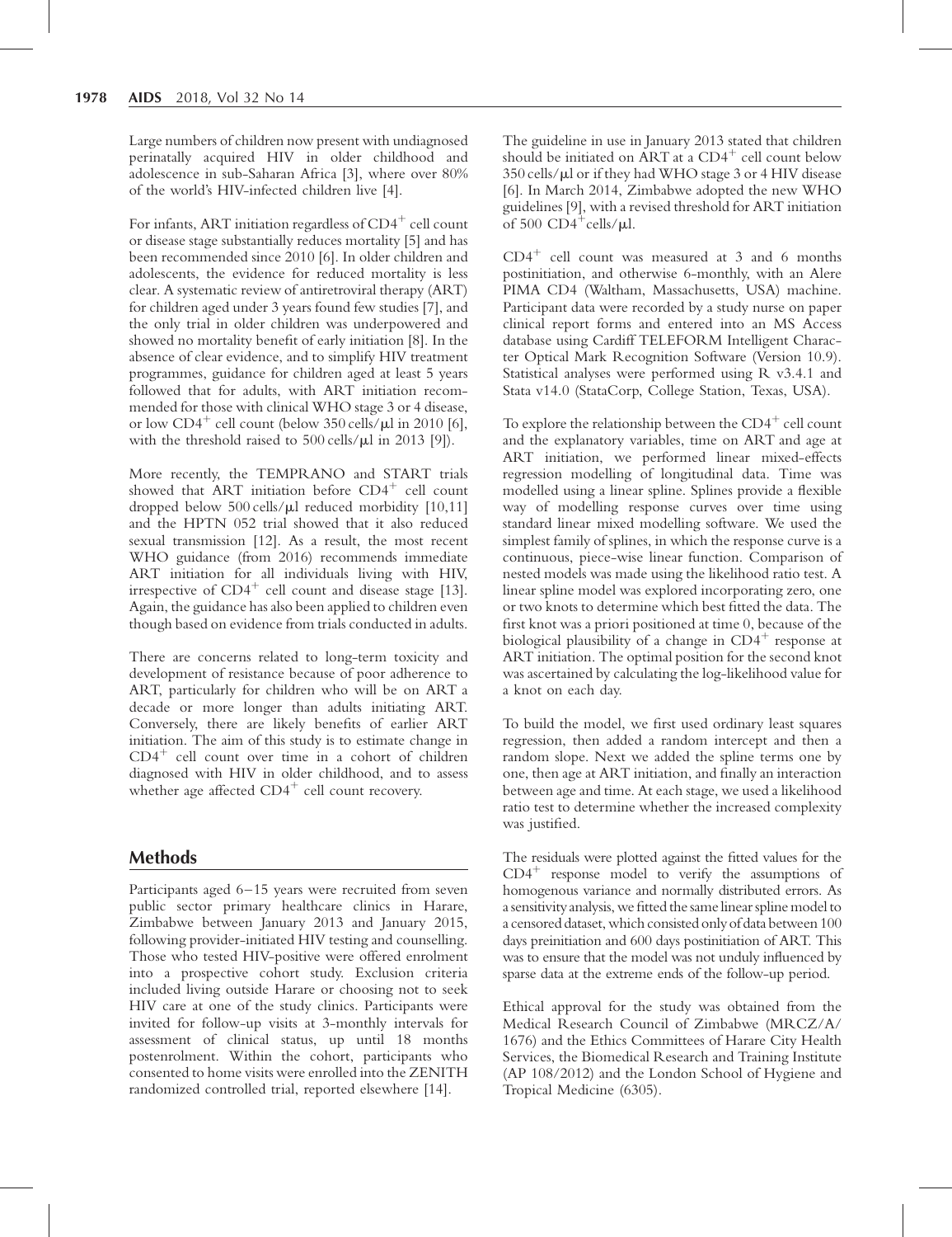#### Results

Between 23 January 2013 and 23 January 2015, 385 children and adolescents were enrolled into the cohort, of whom 307 (79.7%) initiated ART during follow-up. Reasons for noninitiation were: no  $CD4^+$  cell count below the threshold for ART initiation  $(350 \text{ cells/}\mu\text{I prior})$ to March 2014, 500 cells/ $\mu$ l thereafter; n = 78); less than a month of follow-up before transferring out  $(n=5)$  or being lost to follow-up  $(n = 1)$ ; only became eligible for ART at the last follow-up visit  $(n = 4)$ .

Participants were aged 6–15 years at enrolment and 6–17 years at ART initiation (Table 1). Of the 307 participants who initiated ART, about half were female patients (52.1%) and almost all (96.7%) acquired HIV perinatally, defined as a history of maternal or natural sibling HIV or death, and self-report of no sexual debut, blood transfusion or surgery [15]. There were a total of 1155  $CD4<sup>+</sup>$  cell count test results, collected between 898 days prior to ART initiation and 1099 days postinitiation (median 149 days postinitiation, IQR  $-9$  to 343), with a median follow-up per person of 516 days. Most participants ( $n = 206$ ; 67.1%) initiated ART within the first 4 weeks of enrolment. Following Zimbabwean national guidelines, all children aged less than 10 years or weighing less than 25 kg were initiated on zidovudine, all

| Table 1. Characteristics of study participants ( $N = 307$ ). |
|---------------------------------------------------------------|
|---------------------------------------------------------------|

| Variable                                     | Categories           | N(%)       |
|----------------------------------------------|----------------------|------------|
| $\mathcal N$                                 |                      | 307 (100)  |
| Sex                                          | Male                 | 147 (47.9) |
|                                              | Female               | 160(52.1)  |
| Age at ART initiation (years)                | $6 - 9$              | 98 (31.9)  |
|                                              | $10 - 13$            | 146 (47.6) |
|                                              | $14 - 17$            | 63(20.5)   |
| $CD4+$ cell count at enrolment<br>(cells/µl) | $0 - 99$             | 49 (16.0)  |
|                                              | $100 - 199$          | 37(12.1)   |
|                                              | $200 - 349$          | 89 (29.0)  |
|                                              | 350-499              | 66 (21.5)  |
|                                              | $500+$               | 66 (21.5)  |
| Time from enrolment<br>to ART initiation     | Up to 4 weeks        | 206 (67.1) |
|                                              | $>4$ weeks to 1 year | 80 (26.1)  |
|                                              | $>1$ year            | 21 (6.8)   |
| ART regimen at initiation                    | TDF/3TC/EFV          | 66 (25.3)  |
|                                              | TDF/3TC/NVP          | 62(23.8)   |
|                                              | TDF/3TC/ATV          | 1(0.4)     |
|                                              | ZDV/3TC/EFV          | 32 (12.3)  |
|                                              | ZDV/3TC/NVP          | 90 (34.5)  |
|                                              | d4T/3TC/EFV          | 3(1.2)     |
|                                              | d4T/3TC/NVP          | 7(2.7)     |
|                                              | Unknown              | 46         |
| Number of $CD4^+$ cell                       | 1                    | 35 (11.4)  |
| count test results                           |                      |            |
|                                              | $\frac{2}{3}$        | 30(9.8)    |
|                                              |                      | 50(16.3)   |
|                                              | $\overline{4}$       | 66 (21.5)  |
|                                              | 5                    | 111(36.2)  |
|                                              | $6 - 7$              | 15(4.9)    |

ART, antiretroviral therapy.



Fig. 1. Square root of  $CD4^+$  cell count over time since antiretroviral therapy initiation with locally weighted scatterplot smoothing (LOWESS)  $(N = 1155$  observations).

those weighing more than 35 kg were initiated on tenofovir, and those in the middle range were initiated on either (including 10 on d4T).

The square root transformation of  $CD4^+$  cell count resulted in a more symmetrical data distribution than either the raw values or a log transformation (Fig. 1), and was the selected outcome measure. A random intercept model was a much better fit than a fixed-effects model, with a likelihood ratio test result of 660.1 ( $P < 0.001$ ) A model with a random intercept and slope was slightly better than a random intercept alone (likelihood ratio test = 28.8,  $P < 0.001$ ). The best-fitting linear spline model of  $CD4^+$  cell count results incorporated two knots, the first fixed a priori at 0 days after ART initiation and the second, established using log-likelihood values, at 84 days postinitiation (Supplementary Figure 1, [http://](http://links.lww.com/QAD/B311) [links.lww.com/QAD/B311](http://links.lww.com/QAD/B311)). Compared to a one-knot model the likelihood ratio chi-square value was 198.4  $(P< 0.001)$ . Age at ART initiation improved the fit both as a main effect (likely-hood ratio test  $= 24.8, P < 0.001$ ) and again as an interaction effect of age at ART initiation with time (likely-hood ratio test = 13.5,  $P = 0.004$ ).

The final model showed that  $CD4^+$  cell count decreased over time until ART initiation, then increased until the second knot at day 84, and then remained steady (Table 2).  $CD4^+$  cell count was significantly associated with age as a fixed effect. On the day of initiation, one additional year of age at ART initiation was associated with a 17.9-point decrease in  $CD4^+$  cell count. Over time the effect of age on  $CD4^+$  cell count increased. For example, after 84 days on ART, each one-year increase in age was associated with a decrease in  $CD4^+$  cell count of  $38.9$  cells/ $\mu$ l. On day 84 postinitiation, the estimated average  $CD4^+$  cell count was 696 cells/ $\mu$ l for a child who started ART aged 6 years;  $518$  cells/ $\mu$ l for a child who started ART aged 10 years; and 332 cells/µl for age at ART initiation of 15 years (Fig. 2).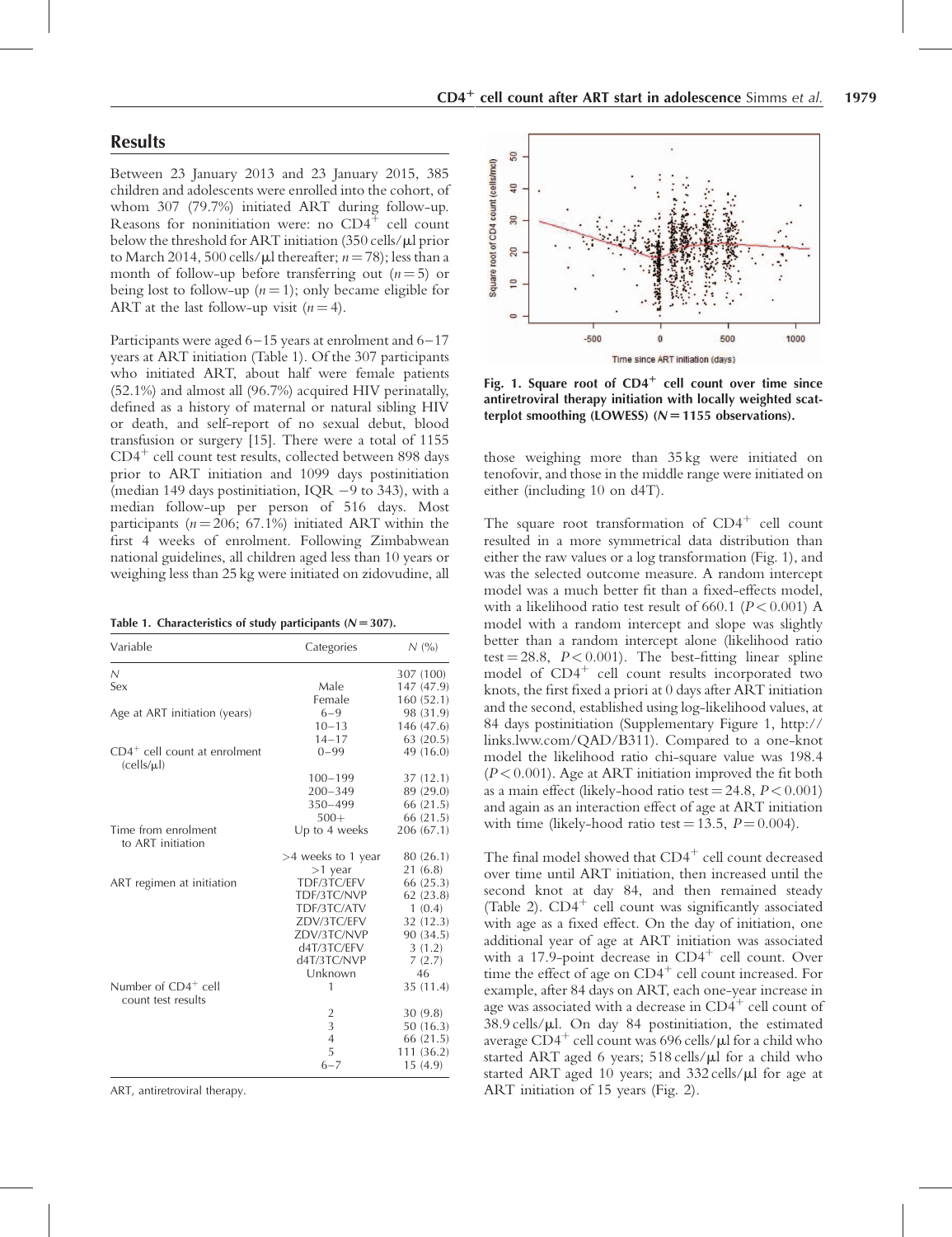| Parameter                                                     | Value $(95\% \text{ Cl})$      | SE   | $P$ value |
|---------------------------------------------------------------|--------------------------------|------|-----------|
| Days pre-ART                                                  | $-0.02$ ( $-0.04$ to 0.00)     | 0.01 | 0.08      |
| $0-84$ days post-ART                                          | $0.13(0.09 - 0.17)$            | 0.02 | < 0.01    |
| $>84$ days post-ART                                           | $-0.11$ (-0.15 to $-0.08$ )    | 0.02 | < 0.1     |
| Age at ART initiation (years)                                 | $-0.54$ ( $-0.84$ to $-0.25$ ) | 0.15 | < 0.01    |
| Interaction of days pre-ART with age at ART initiation        | $0.00$ (-0.00 to 0.00)         | 0.00 | 0.74      |
| Interaction of 0–84 days post-ART with age at ART initiation  | $-0.01$ ( $-0.01$ to $-0.00$ ) | 0.00 | 0.01      |
| Interaction of $>84$ days post-ART with age at ART initiation | $0.00(0.00-0.01)$              | 0.00 | 0.01      |
| Intercept                                                     | 22.38 (18.97-25.79)            | 1.74 | < 0.01    |

Table 2. Results of linear spline model of square root of CD4<sup>+</sup> cell count over time around antiretroviral therapy initiation (N = 1155 observations).

ART, antiretroviral therapy; CI, confidence interval.

Before ART initiation, the interaction effect of age at initiation was statistically significant but negligible in its effect. Once participants were on ART the trajectories diverged, with younger children gaining a greater rise in  $CD4^+$  cell count (a difference in square root of  $CD4^+$  of 0.005,  $P = 0.01$ ).

For the sensitivity analysis, 120 outlier observations at the extreme ends of the observation period were dropped, and the models were refitted (Supplementary Table 1, <http://links.lww.com/QAD/B311>). Results were similar (Supplementary Figure 2, [http://links.lww.com/QAD/](http://links.lww.com/QAD/B311) [B311\)](http://links.lww.com/QAD/B311). Residuals of both models were unbiased and homoscedastic.

#### **Discussion**

Among children and adolescents living with HIV in Zimbabwe,  $CD4^+$  cell count increased in the first 3 months following ART initiation, and then stabilized. The first 3 months of ARTappear to be a key window for immune reconstitution in children. Immune reconstitution in children is qualitatively and mechanistically different from adults, probably because of greater



Fig. 2. Fitted  $CD4^+$  cell count over time since antiretroviral therapy initiation, by age at antiretroviral therapy initiation  $(N = 1155$  observations).

involvement of the naïve T-cell pool and a more active thymus gland [16]. T cells are formed in bone marrow and migrate to the thymus where they mature. From childhood, the thymus begins to atrophy, although it still produces some new T cells throughout life. Adults have a biphasic response to ART, with a rapid increase in memory  $CD4^+$  cells followed by a slower, smaller increase in naïve  $CD4^+$  cells [17]. In contrast, children demonstrate peripheral  $CD4^+$  repopulation through increased thymic naïve T-cell output, with only a small increase in memory  $CD4^+$  cells [17,18]. For this reason, the reference curves for  $CD4^+$  cell count response in the first 9 months of ART, based on data from Europe [18], cannot be applied to children.

Children who initiated ART at a younger age showed a greater immediate benefit, which was sustained over time. Among adults, older age has also been associated with poorer  $CD4^+$  response to ART [18], but not to the extent observed among children in this study. In our study, older participants had lower  $CD4^+$  cell counts at ART initiation, and poorer immunological recovery in the critical 3-month period after initiation. As a result, the difference in  $CD4^+$  cell count between age groups was greater in participants who were stable on ART than among those not yet initiated on ART. The missed opportunity for recovery in older children and adolescents had long-lasting consequences, as they remained at a lower average  $CD4^+$  cell count to the end of follow-up.

For this cohort, low  $CD4^+$  cell count at baseline was a risk factor for other adverse outcomes, including increased risk of hospital admission and mortality, as shown previously [19]. Of 13 children who died during follow-up, 11 had a  $CD4^+$  cell count below 350 cells/ $\mu$ l at enrolment [20]. There are two possible causes of the lower  $CD4^+$  cell count at baseline and poorer immune recovery of adolescents compared with younger children. Firstly, among perinatally infected children, older age corresponds to later diagnosis. Children who were older at ART initiation had, therefore, been immunosuppressed for a longer period. Secondly, adolescents may have limited capacity for rapid immunological recovery, as thymic involution has already advanced but a memory T-cell reserve is not yet established. HIV-infected children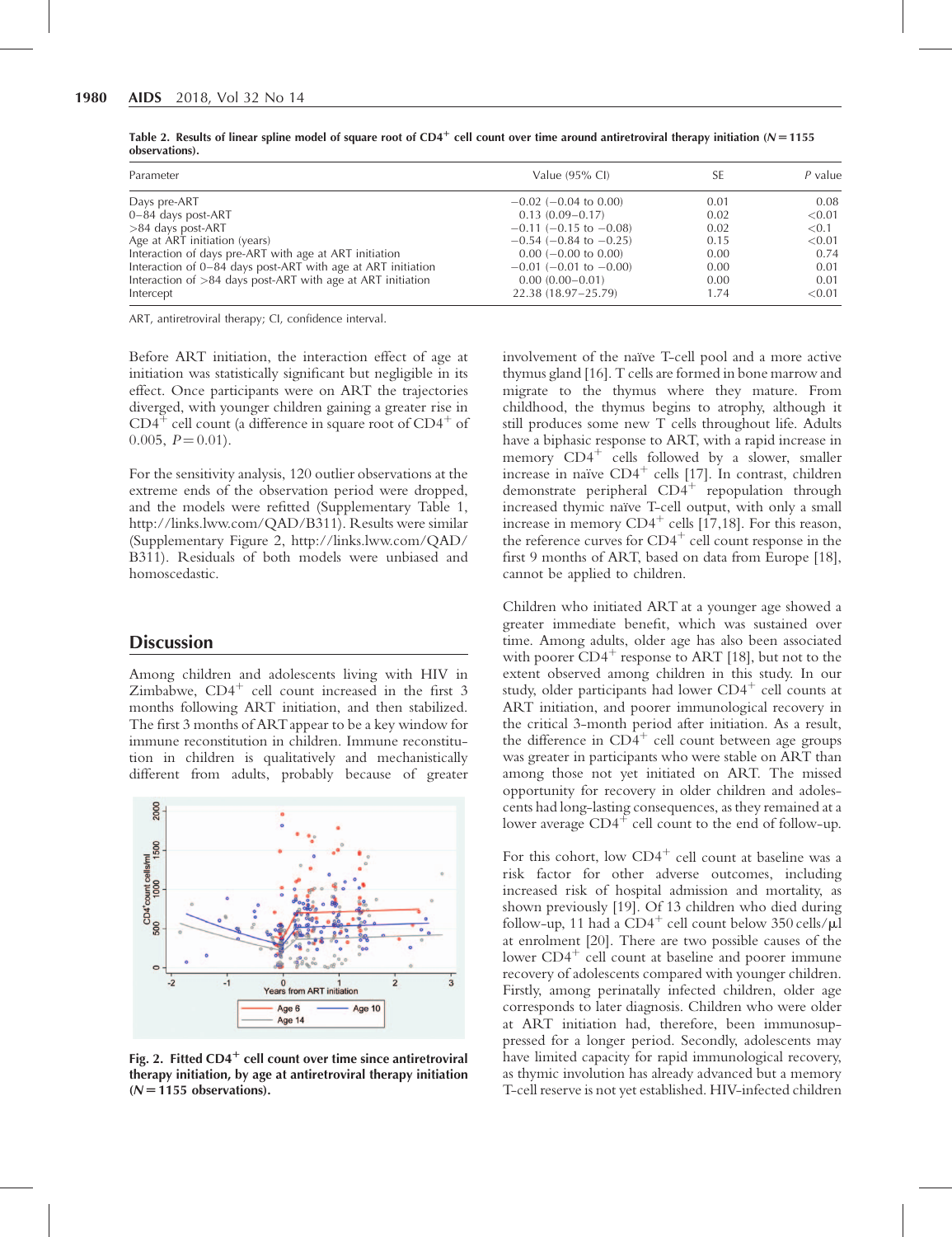have a smaller thymus than HIV-exposed but uninfected children at age 3 months [21], and early thymic involution is associated with rapid disease progression [22]. Delayed ART initiation in children may thus have a dual effect. As well as prolonging the duration of untreated infection, it also raises the age of ART initiation, and so limits the child's capacity for immunological recovery. This would explain why a year's delay in a child has more effect on  $CD4<sup>+</sup>$  cell count than a year's delay for an adult.

Our results are comparable with other studies exploring  $CD4<sup>+</sup>$  cell count reconstitution following ART initiation in children. Recent studies of HIV-infected children starting ART in Uganda, Zimbabwe [23], and Europe [24] have described a nonlinear model for  $CD4^+$ reconstitution, with a rapid rise in  $CD4<sup>+</sup>$  cell count reaching a plateau, which varied by age. However, a quarter of children did not demonstrate this asymptotic immune reconstitution. In these studies, the investigators fitted a nonlinear mixed-effects model, which predicted higher long-term  $CD4^+$  cell counts for children starting ART at a younger age and with a higher initial count [23,24], and the trajectory of increase was steeper in younger children. This is consistent with our finding that age at ART initiation was associated with both the level of  $CD4<sup>+</sup>$  cell count at ART initiation and the rate of change in  $CD4^+$  cell count after ART initiation. The cohort from Uganda and Zimbabwe, part of the ARROW trial, benefited from a longer follow-up (median 4 years) with  $CD4<sup>+</sup>$  cell count measured every 12 weeks [23].

Strengths of this study include the prospective cohort design, and the fact that participants received care in the public sector, making the findings more generalizable. The use of splines revealed that  $CD4^+$  recovery is concentrated within a short 3-month period, and the use of interaction and random slopes allowed for the effect of age on  $CD4^+$  cell count to change over time. Longer term follow-up of cohorts are needed to measure the effects of ART toxicity or resistance development, and to understand the long-term  $CD4^+$  response as children grow up. Failure to achieve long-term  $CD4^+$  cell count reconstitution is associated with poor clinical outcomes. Perinatally infected cohorts in the USA had a higher rate of advanced disease-defining events and mortality at lower  $CD4^+$  cell counts, up to age 30 [25]. Even small  $CD4<sup>+</sup>$  cell count deficits are associated with increased risk of cardiovascular disease, stroke, and cancer in adult HIV patients [26,27]. Additionally,  $CD4^+$ cell count is only one element of immunological health. A study of children and adolescents in Kenya found that after ART initiation,  $CD4^+$  cell count quickly recovered to levels normal for the HIV-negative population, but  $CD4^+$ :CD8<sup>+</sup> ratio and plasma-soluble  $CD14^+$  did not [28].

A recent review of the benefits and risks of universal ART for children concluded that there is evidence of reduced morbidity, improvement of growth, and better immune recovery [29]. However, risks remain in terms of drug toxicity, development of resistance because of poor adherence, and the challenges of implementation, especially in resource-limited settings. This study adds to the evidence on immunological decline and reconstitution in children, and provides clinical evidence to support the policy of universal ART in older children and adolescents to maximise the potential gains from treatment.

### Acknowledgements

We thank all participants and caregivers.

Funding: This work was supported by the Wellcome Trust (Grant number 095878/Z/11/Z).

#### Conflicts of interest

There are no conflicts of interest.

#### References

- 1. Newell M-L, Coovadia H, Cortina-Borja M, Rollins N, Gaillard P, Dabis F, et al. Mortality of infected and uninfected infants born to HIV-infected mothers in Africa: a pooled analysis. Lancet 2004; 364:1236–1243.
- 2. Ferrand RA, Corbett EL, Wood R, Hargrove J, Ndhlovu CE, Cowan FM, et al. AIDS among older children and adolescents in Southern Africa: projecting the time course and magnitude of the epidemic. AIDS 2009; 23:2039–2046.
- 3. Ferrand RA, Munaiwa L, Matsekete J, Bandason T, Nathoo K, Ndhlovu CE, et al. Undiagnosed HIV infection among adolescents seeking primary healthcare in Zimbabwe. Clin Infect Dis 2010; 51:844–851.
- 4. UNAIDS. AIDS by the numbers. Joint United Nations Programme on HIV/AIDS. Geneva: UNAIDS; 2016.
- 5. Violari A, Cotton MF, Gibb DM, Babiker AG, Steyn J, Madhi SA, et al., CHER Study Team. Early antiretroviral therapy and mortality among HIV-infected infants. N Engl J Med 2008; 359:2233–2244.
- 6. World Health Organization. Antiretroviral therapy for HIV infection in infants and children: towards universal access. 2010 revision. Geneva: World Health Organization; 2010.
- 7. Penazzato M, Prendergast AJ, Muhe LM, Tindyebwa D, Abrams E. Optimisation of antiretroviral therapy in HIV-infected chil**dren under 3 years of age.** Cochrane Database Syst Rev (5):2014:CD004772.
- 8. Puthanakit T, Saphonn V, Ananworanich J, Kosalaraksa P, Hansudewechakul R, Vibol U, et al., PREDICT Study Group. Early versus deferred antiretroviral therapy for children older than 1 year infected with HIV (PREDICT): a multicentre, randomised, open-label trial. Lancet Infect Dis 2012; 12: 933–941.
- 9. World Health Organization. Consolidated guidelines on the use of antiretroviral drugs for treating and preventing HIV infection. Geneva: World Health Organization; 2013.
- Temprano ANRS Study Group. Danel C, Moh R, Gabillard D Badie A, Le Carrou I, et al. A trial of early antiretrovirals and isoniazid preventive therapy in Africa.  $N$  Engl J Med 2015; 373: 808–822.
- 11. INSIGHT START Study Group. Lundgren JD, Babiker AG, Gordin F, Emery S, Grund B, et al. Initiation of antiretroviral therapy in early asymptomatic HIV infection.  $N$  Engl J Med 2015; 373:795–807.